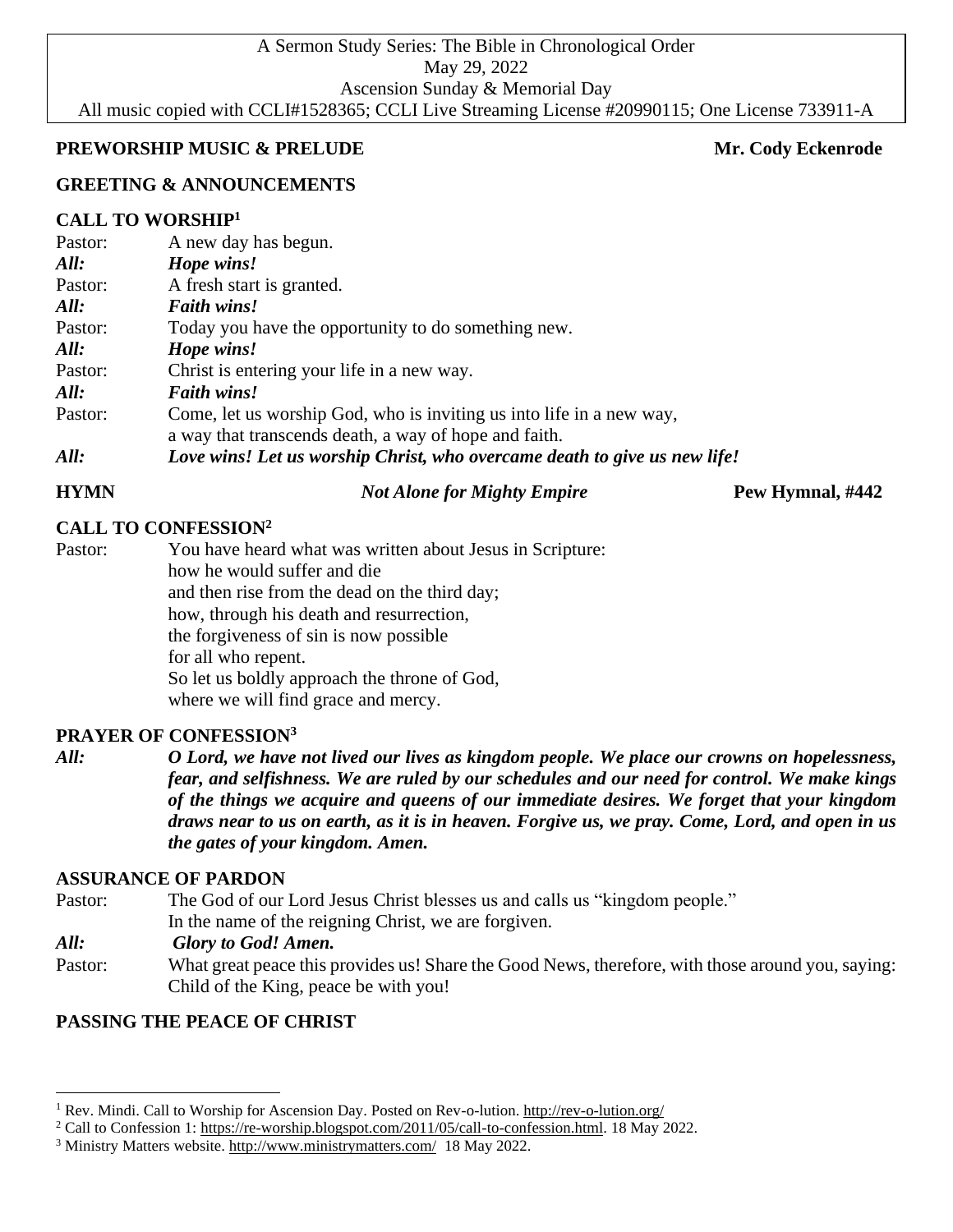# **STUDY SERMON & PASTORAL PRAYER Rev. Laura C. Baker**

**THE LORD'S PRAYER**

**All:** *Our Father, who art in heaven, hallowed be Thy name. Thy kingdom come; Thy will be done on earth as it is in heaven. Give us this day our daily bread and forgive us our debts as we forgive our debtors; and lead us not into temptation but deliver us from evil for thine is the kingdom and the power and the glory forever. Amen.*

#### **OFFERTORY INVITATION<sup>4</sup>**

Liturgist: We believe in the God of justice and righteousness, and God believes in us to carry forth the mission of loving and caring for community. Therefore, let us now, share our gifts of time and talent and money so that we may continue to walk humbly with God and neighbors. Let us commit our whole selves with a prayer of dedication.

#### **PRAYER OF DEDICATION**

- Liturgist: For the wondrous ways these offering will bless the community and world For the ways it'll help us be witnesses to God's love and compassion -
- *All: We dedicate these gifts.*
- Liturgist: Let this offering, and the works of our hands and feet, give power to all we stand for as a community of faith.
- *All: Amen.*

# **BENEDICTION<sup>5</sup>**

| <i>Pastor:</i> | Kingdom People, as you go from this time of worship, remember:          |
|----------------|-------------------------------------------------------------------------|
|                | The same power that raised Jesus Christ from the dead                   |
|                | and placed all things under His authority—                              |
|                | this same power is at work within you                                   |
|                | and in all who believe.                                                 |
| All:           | As Kingdom People, praising God, we take our leave.                     |
|                | Our feet, hands, and hearts are ready to move according to God's mercy. |
|                | We lower our gaze from the heavens,                                     |
|                | just as the disciples did after they saw Jesus ascend back to God.      |
|                | Prepared, we take up the mission Jesus has left us:                     |
|                | to be his witnesses,                                                    |
|                | to tell everyone we meet who Jesus is,                                  |
|                | and how he has changed us.                                              |
| Pastor:        | May the grace of God,                                                   |
|                | the love of Jesus Christ,                                               |
|                | and the presence of the Holy Spirit                                     |
|                | go with us all.                                                         |
| All:           | Amen.                                                                   |

<sup>4</sup> Offertory Prayer/Prayer of Dedication: *Service Prayers for Ascension Day Year C* were written by Rev. Mia M. McClain, Associate Minister at Myers Park Baptist Church in Charlotte, NC and a member of the Southern Conference UCC. 18 May 2022. <sup>5</sup> Benedictions 6 & 7. [https://re-worship.blogspot.com/2011/05/more-benedictions-for-ascension-day.html.](https://re-worship.blogspot.com/2011/05/more-benedictions-for-ascension-day.html) Adapted by Pastor Laura Baker. 18 May 2022.